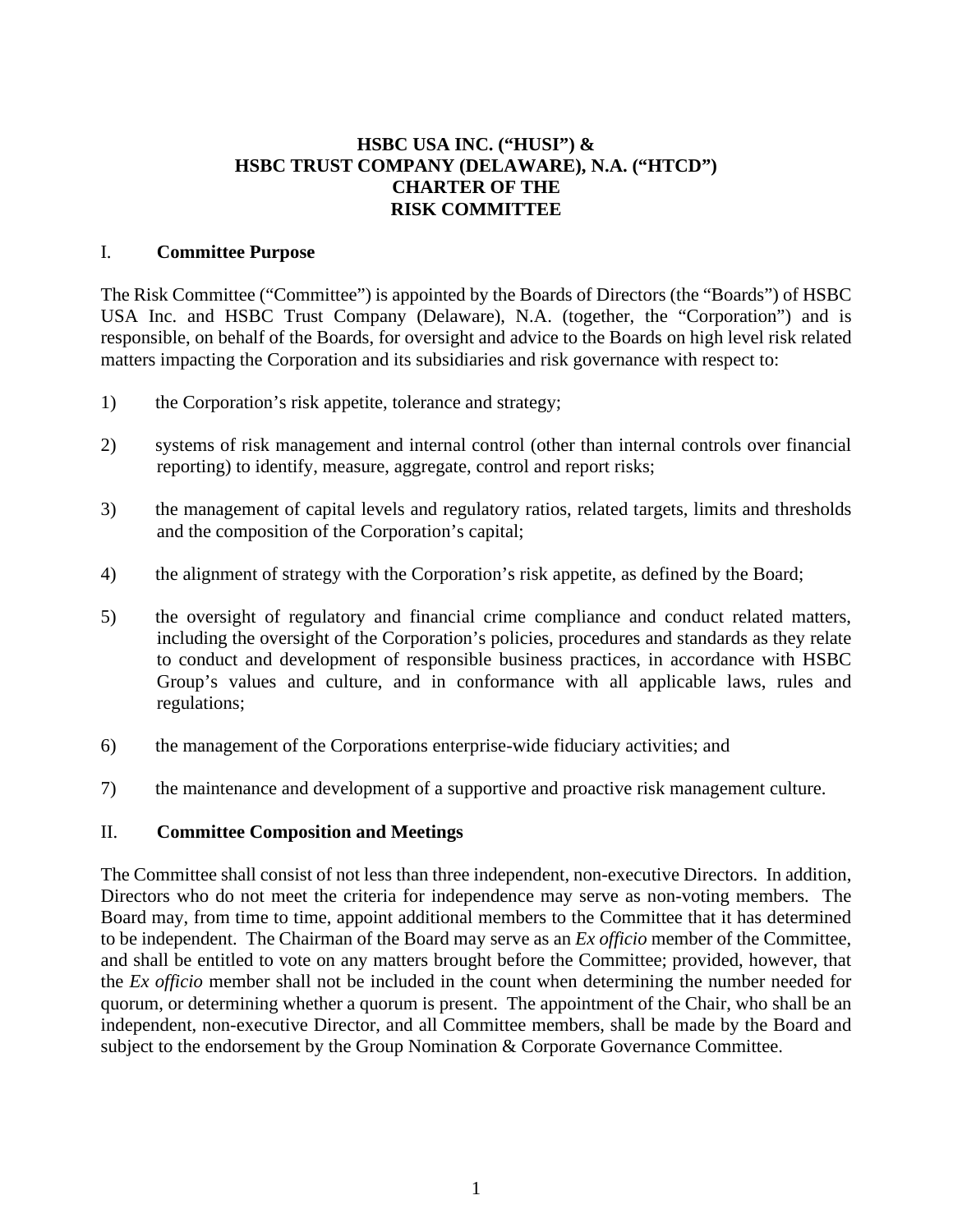The Committee shall meet with such frequency as it may consider appropriate and at such times as it may determine. It is expected that the Committee shall meet at least four times a year. If the total number of Directors on the Committee is odd, a quorum to transact business at the meeting will be a majority of the Directors. If the total number of Directors is even, a quorum will exist if one-half of the Directors are present. Each year, a schedule of matters to be considered by the Committee at its scheduled meetings will be presented to the Committee and may be amended from time to time to ensure Committee compliance with this Charter. The Secretary of the Committee shall produce minutes of all meetings and the Committee shall make regular reports to the Board on the matters set forth in this Charter. The Committee shall also provide information believed to be pertinent to the performance of responsibilities of other committees of the Board to those committees as appropriate. The Committee may invite any Director, executive, independent auditor or other person to attend any meeting(s) of the Committee as it may from time to time consider desirable to assist the Committee in the satisfaction of its responsibilities.

## III. **Committee Responsibilities**

The Committee shall have the following responsibilities, powers, direction and authorities:

- 1. To oversee and advise the Board on all high-level risk related matters, including both financial and non-financial risks. In providing such oversight and advice to the Board, the Committee shall oversee, inter alia (a) current and forward-looking risk exposures; (b) the Corporation's risk appetite and future risk strategy, including capital and liquidity management strategy; and (c) management of risk within the Corporation.
- 2. To advise the Board on risk appetite and tolerance related matters. In preparing advice to the Board on overall risk appetite and risk tolerance, the Committee shall:
	- (i) satisfy itself that risk appetite informs the Corporation's strategy and business plans;
	- (ii) receive reports, as appropriate, to satisfy itself that the Corporation's approach to the determination of its risk appetite is aligned with regulatory requirements;
	- (iii) seek such assurance as it may deem appropriate that account has been taken of the current and prospective macroeconomic and financial environment, drawing on relevant financial stability assessments published by authoritative sources;
	- (iv) review and recommend to the Board for approval, the Corporation's Risk Appetite Statement, at least annually;
	- (v) review and approve the Corporation's Individual Liquidity Adequacy Assessment Process ("ILAAP"), and, following that approval, escalate any material issues raised during the Committee's ILAAP review, as applicable;
	- (vi) review and satisfy itself that the Corporation's stress testing framework, governance and related internal controls are sufficiently robust;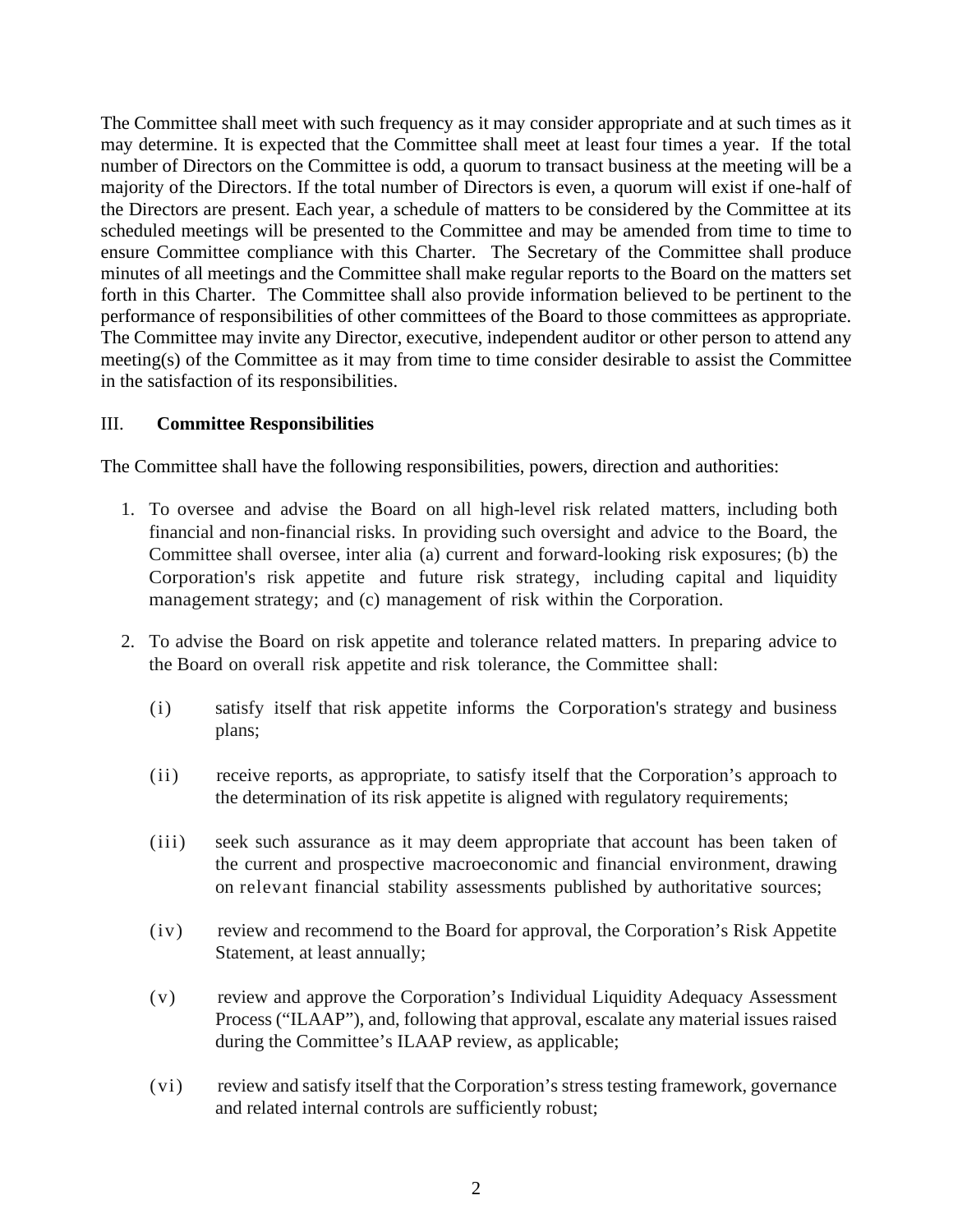- (vii) review and challenge management's interpretation of the scenarios prescribed by regulatory authorities, including areas of judgment;
- (viii) review and challenge the results of, and supporting information for, appropriate stress and scenario testing;
- (ix) review and approve the Corporation's final stress testing submissions to regulatory authorities;
- (x) review and recommend to the Board, for approval, the Corporation's Internal Capital Adequacy Assessment Process ("ICAAP"), and, following that approval, escalate any material issues raised during the Committee's ICAAP review, as appropriate.

The responsibilities set forth in items (vi)-(x) above shall be managed by the Board.

- 3. To oversee management's implementation of the enterprise risk management framework. In providing such oversight, the Committee shall review and approve the framework, noting any amendments thereto, at least annually.
- 4. In discharging its responsibilities in regard to HNAH's relationship with its regulators, the Committee shall oversee: (a) compliance with any material supervisory actions taken by any state or federal regulators of HNAH and its subsidiaries; (b) sustainability of corrective actions taken as a result of any supervisory measures; and (c) remediation of material deficiencies in compliance with laws, rules and regulations.
- 5. To review and advise the Board, and/or the Nominating and Governance Committee, on the Corporation's alignment of remuneration with risk appetite.
- 6. To consider the risks associated with proposed acquisitions/disposals, focusing in particular on the resulting implications for the risk appetite and tolerance of the Corporation; as requested from time to time by the Chairman of the Board.
- 7. To receive, review and independently challenge regular risk management reports, including the Corporation's enterprise risk reports, which enable the Committee to:
	- (i) assess the risk profile of the Corporation and how risks arising from the Corporation's business are controlled, monitored and mitigated;
	- (ii) give explicit and dedicated focus to current and forward-looking aspects of risk exposure which may require an assessment of the Corporation's vulnerability and resiliency to previously unknown or unidentified risks;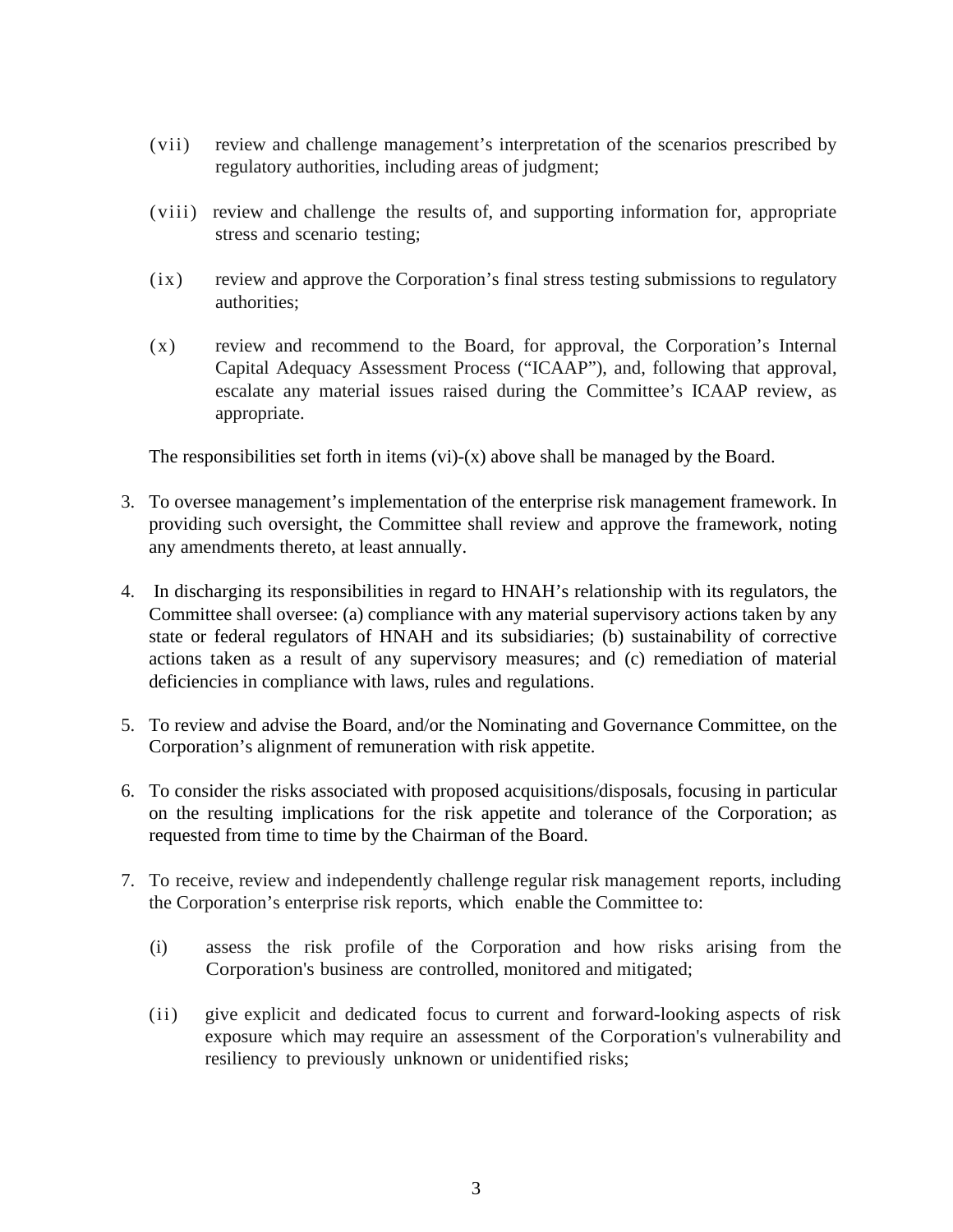- (iii) review, using customer satisfaction levels as a key performance indicator, the effectiveness of the Corporation's conduct framework, designed to deliver fair outcomes for customers, preserve the orderly and transparent operation of financial markets and protect the Corporation against adverse outcomes (including reputational damage) to the Corporation's financial and non-financial condition and prospects. Such review shall include within its scope: product design; suitability; sales processes and incentives; after-sale services and transparency of fees; and
- (iv) provide such additional assurance as the Board may require, regarding the reliability of risk information submitted to it.
- 8. To receive regular reports from management on appropriate levels and composition of capital as well as related controls established as part of the capital management and planning process, given the Corporation's risk profile, applicable regulatory or statutory requirements, current and planned business activities, projected asset growth and target capital levels, limits and thresholds. The Committee will evaluate such reports and make recommendations to management as to any changes it deems appropriate to ensure that consolidated capital is commensurate with the level and nature of risks to which the Corporation is exposed.
- 9. To receive regular reports from representatives of each of the Wholesale Credit Risk, Retail Credit Risk, and Credit Risk Review functions, to enable the Committee to oversee the Corporation's and its subsidiaries' credit quality and to assess the Corporation's major credit risk exposure and the steps management has taken to monitor and control such exposures.
- 10. To receive regular reports from management that enable the Committee to assess the Corporation's exposure to market, interest rate, trading and liquidity risks, and the steps taken by management to monitor and control such exposures.
- 11. To review and discuss with management the Corporation's overall operational risk profile, assess whether it remains within the limits of the Risk Appetite Statement, and the steps taken by management to monitor and control such exposures.

In this regard, the Committee shall:

- (i) review, with senior management, including the General Counsel and Chief Risk Officer, and, as appropriate, approve, guidelines and policies to govern the process for assessing and managing other risk topics, including litigation risk and reputational risk; and
- (ii) receive reports, review, and advise the Board as to the effectiveness of policies to address risks related to: (a) information and cyber security, including the adequacy of the Corporation's information technology and operational resiliency programs: (b) risk to customer information; and (c) significant third party outsourcing relationships.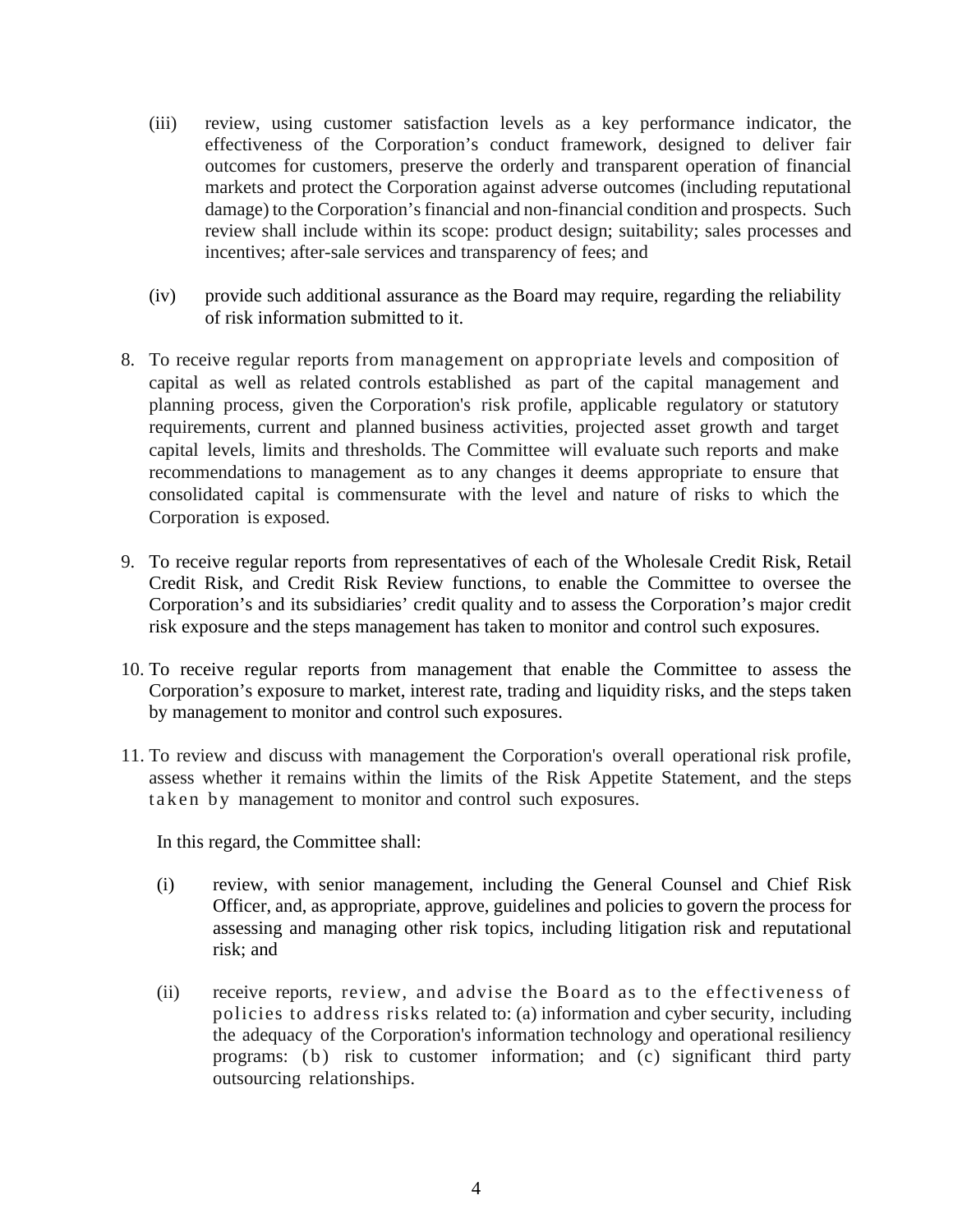12. To review the effectiveness of the Corporation's internal control systems (other than internal controls over financial reporting, which are within the remit of the Audit Committee) and enterprise risk management framework, and review how effectively management is embedding and maintaining an effective risk management and compliance culture and a strong internal control environment designed to foster compliance with Group and Corporation policies and regulatory compliance requirements.

In undertaking this responsibility, the Committee shall:

- (i) satisfy itself that adequate procedures are maintained for monitoring, in a sufficiently timely and accurate manner, large exposures or risk types the relevance of which may become of critical importance;
- (ii) satisfy itself that adequate procedures have been implemented to ensure compliance with Group and Corporation policies;
- (iii) consider any material findings from regulatory reviews and interactions with regulators in relation to risk governance, conduct of business, risk assessment, or management process;
- (iv) discuss internal control systems with management and satisfy itself that management has discharged its duty to maintain an effective internal control system. The Corporation's Audit Committee shall have primary responsibility specifically in relation to internal financial controls; and
- (v) review regular reports from Internal Audit, seek assurance from Internal Audit that internal control processes for risk management are adequate for the strategy determined by the Board.
- 13. To provide ongoing oversight on the effectiveness, sustainability and auditing of HNAH's Financial Crime and Regulatory Compliance programs. In so-doing, the Committee shall receive regular reports from the Chief Compliance Officer, the Bank Secrecy Act/Anti-Money Laundering ("BSA/AML") Officer and other management, as appropriate. Such management reporting shall include:
	- (i) quarterly, a report on key trends, metrics, risk assessments, and significant (a) second line-identified findings; (b) breaches of established thresholds against operational risk indicators; (c) events relating to Regulatory Compliance (including the Community Reinvestment Act, the Volcker Rule and swap dealer matters and unfair, abusive or deceptive acts or practices); and (d) Financial Crime Risk (including Bank Secrecy Act/Anti-Money Laundering and Office of Foreign Asset Control);
	- (ii) annually the Enterprise Compliance Policy and Program, for the Committee's review and approval;
	- (iii) annually a report on Fair Lending Compliance, for the Committee's review;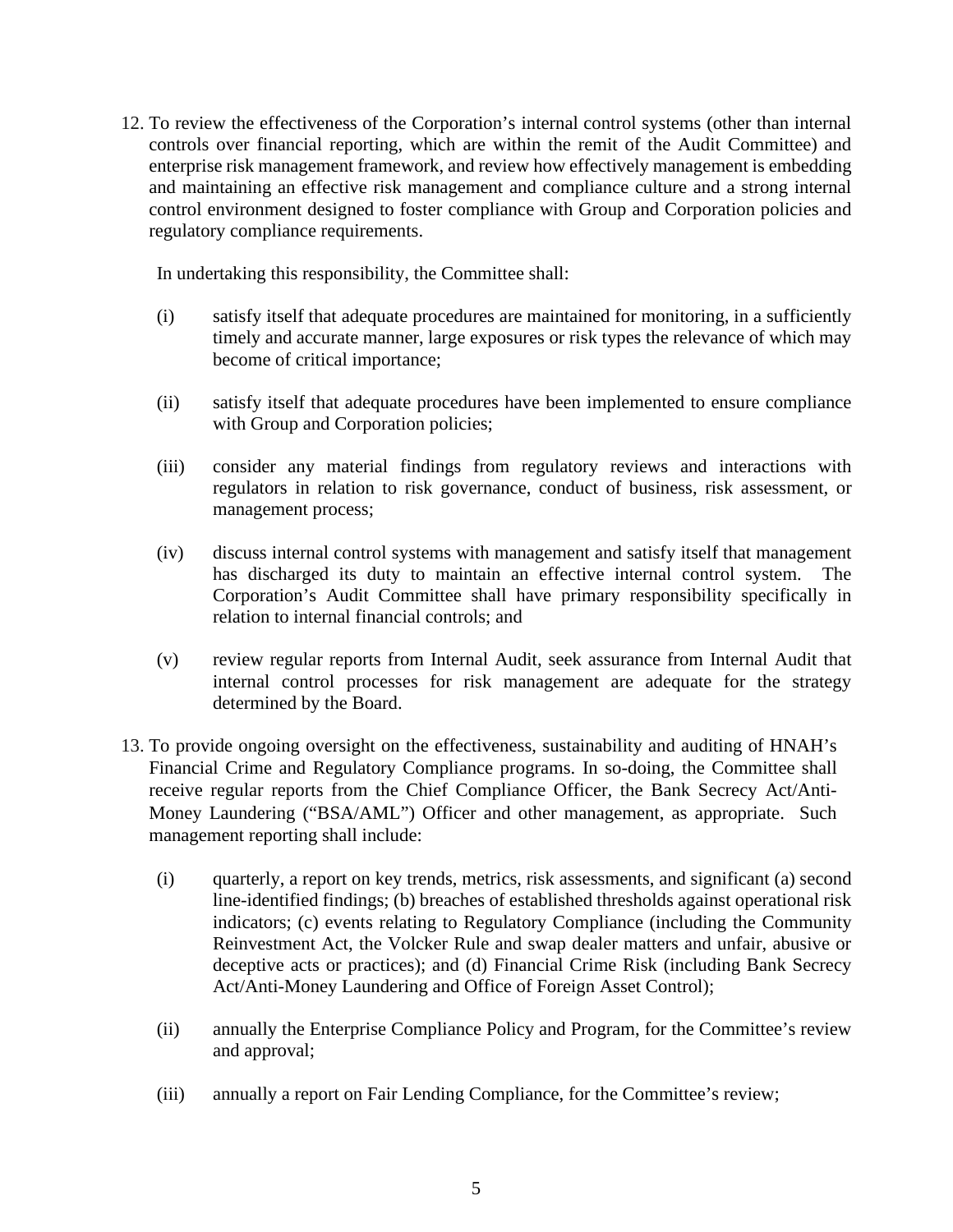- (iv) annually, for Regulatory Compliance purposes, the Enterprise Risk Assessment, for the Committee's review;
- (v) annually, for Financial Crime Compliance purposes, the Enterprise-wide Risk Assessment, for the Committee's review;
- (vi) annually, the BSA/AML Policy, for the Committee's review and approval;
- (vii) at least annually, and more frequently as appropriate, programs designed to ensure the timely and accurate identification and reporting, by HNAH and its subsidiaries, of all known or suspected violations of law or suspicious or unusual activities to law enforcement and supervisory authorities, as required by applicable suspicious activity reporting laws and regulations;
- (viii) oversee policies and procedures on conduct of business, including those relating to competition laws and conduct in financial markets (trade execution, information exchange and management of conflict of interest).
- 14. To oversee fiduciary activities conducted within HNAH and its subsidiaries, including management's exercise of fiduciary responsibilities and powers, as defined by and required under laws, rules and regulations applicable to fiduciary activities. In this regard, the Committee shall review quarterly reports from Fiduciary Compliance to include updates on fiduciary business activities.
- 15. To review and discuss, with the Chief Risk Officer, the composition and effectiveness of the Corporation's risk management function, to determine whether there is any scope or resource limitations that would impede the ability of independent risk management to execute its responsibilities effectively. The Committee shall seek such assurances as it may deem appropriate that the risk management function (a) is adequately resourced (taking into account the qualifications and experience of senior management of the risk management function, its training programs, budget and succession planning for key roles in the function); and (b) has appropriate standing within the Corporation, and is free from management or other constraints. The Committee shall review the annual operating plan for the risk management function and receive regular reports on progress against the plan.
- 16. To review and discuss, with the Chief Compliance Officer, the composition and effectiveness of the Corporation's compliance function, to determine whether there are any scope or resource limitations that would impede the ability of independent compliance management to execute its responsibilities effectively. The Committee shall seek assurances as it may deem appropriate that the compliance function is adequately resourced (taking into account qualifications and experience of the senior management of the compliance function as well as its training programs, budget, and succession planning for key roles in the function) has appropriate standing within the Corporation, and is free from management or other constraints. The Committee shall review the annual operating plan for the Compliance function and receive a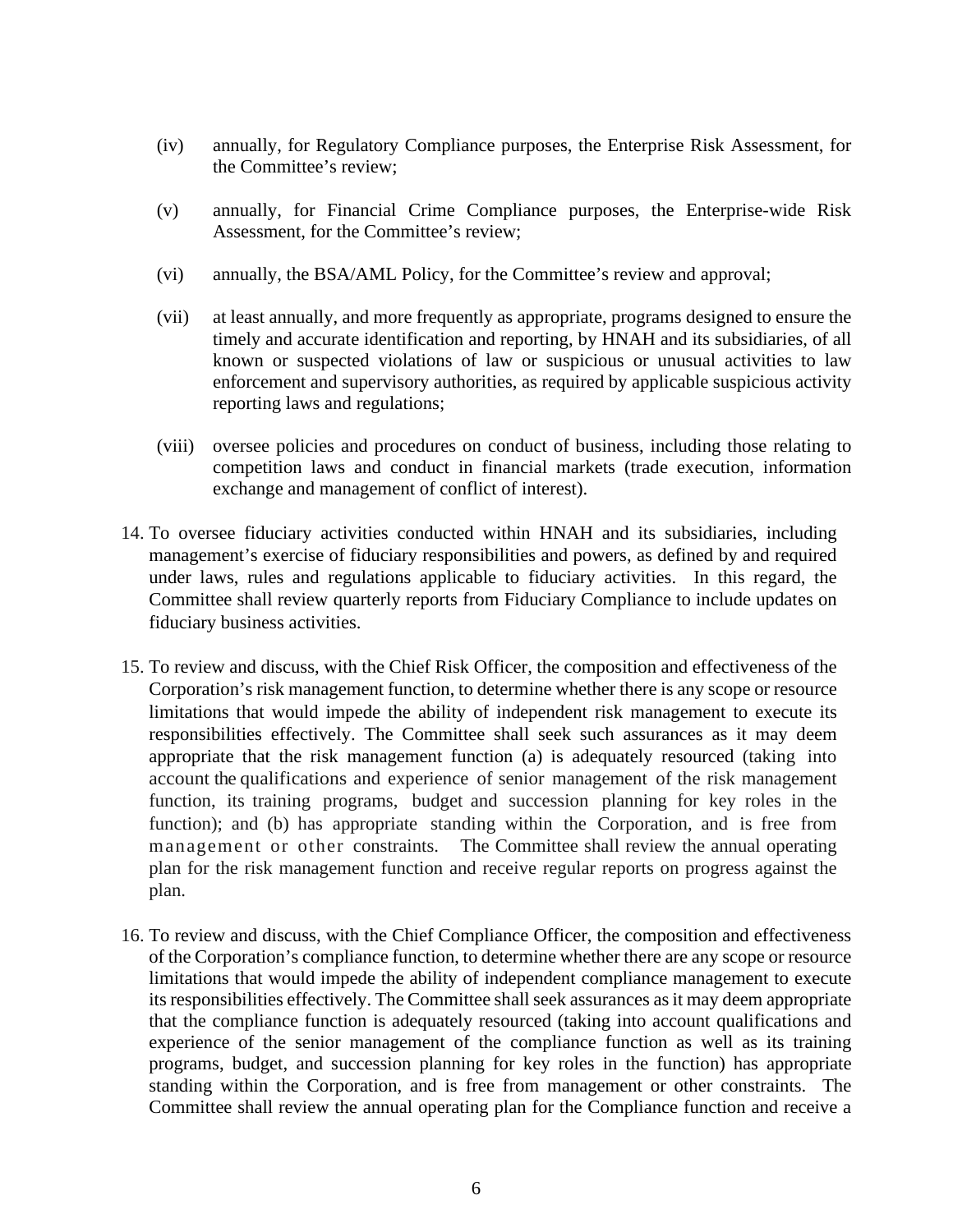semi-annual report on the state of the Compliance function and progress under the annual operating plan and other matters relating to compliance risk and the Company's relationship with its regulators.

- 17. To recommend to the Board, the approval of the appointment or replacement of the Chief Risk Officer and the BSA/AML Officer. The Committee shall review and approve the annual key objectives and performance review of the Chief Risk Officer and the Chief Compliance Officer. The Committee shall review the annual performance objectives and the annual performance of the Head of Credit Risk Review, with the Chief Risk Officer.
- 18. The Committee shall seek such assurance, as it may deem appropriate that (a) the Chief Risk Officer; and (b) the Chief Compliance Officer:
	- (i) participates in the risk management and oversight process, at the highest level, on an enterprise-wide basis;
	- (ii) are satisfied that risk originators in the businesses understand and are aligned with the Corporation's risk appetite;
	- (iii) are independent of individual business units;
	- (iv) report to the Committee, and have internal functional reporting lines to the Group Chief Risk Officer and Chief Compliance Officer respectively;
	- (v) cannot be removed from office, without the prior agreement of the Board; and
	- (vi) have unfettered access to the Chairman of the Committee, as needed.
- 19. To oversee the ongoing development of a robust and sustainable (a) risk management; and (b) compliance, culture, including the execution of initiatives to instill a culture in which:
	- (i) risk is proactively identified and managed within local businesses and operations;
	- (ii) there is strong emphasis on accountability and strict compliance with both the spirit and letter of laws and regulations, in addition to local as well as applicable HSBC Group-wide policies and procedures;
	- (iii) the respective responsibilities of local businesses and operations; the control functions; and Internal Audit are fully understood and respected; and
	- (iv) regular and appropriate risk and compliance management training of all staff is conducted.
- 20. To review any issue arising from: (a) the independent auditor's annual report on the progress of the external audit; (b) any queries raised to management by the independent auditor; or (c) the independent auditor's observations of the Corporation's (i) regulatory standing and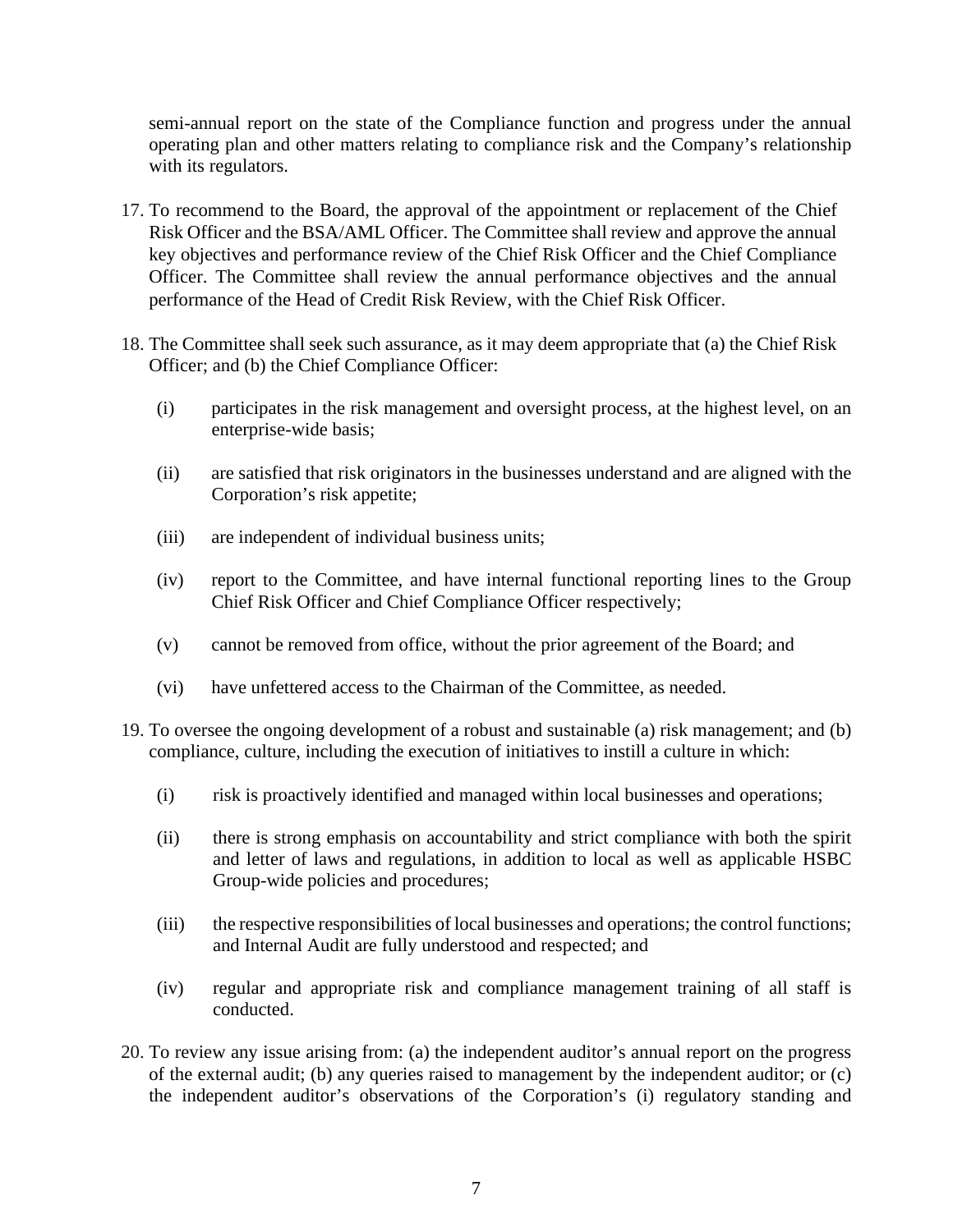compliance; or (ii) general competitive standing, in each case, requiring a timely response to be provided by management on material issues relating to the management of risk or internal control (other than internal controls over financial reporting) that has been referred to the Committee by the Corporation's Audit Committee, or as this Committee shall consider appropriate.

- 21. To: (a) review and approve, at least annually, HNAH's Statement of Business Principles and Code of Ethics; (b) review, at least annually, the Terms of Reference of the Risk Management Meeting and Fiduciary Risk Management Meeting; and (c) review minutes of the Risk Management meetings and such further information as the Committee may request from these meetings from time to time, as it deems appropriate.
- 22. To provide the Board with such additional assurance as it may reasonably require regarding the effectiveness of the Corporation's risk and compliance management functions.
- 23. To perform any other duties or responsibilities expressly delegated to the Committee by the Board, from time to time, and undertake or consider on behalf of the Chairman or the Board such other related tasks or topics as the Chairman or the Board may request.
- 24. Each of the following shall be provided the opportunity to meet with the Committee, in executive session, at least twice a year with each of (a) the Chief Risk Officer; (b) the Head of Internal Audit; (c) the Chief Compliance Officer; and (d) the independent auditor, in each case to ensure that there are no unresolved issues or concerns to be considered by the Committee.
- 25. The Committee shall meet, in executive session, with the Head of Credit Risk Review, at least once each year, to ensure that there are no unresolved issues or concerns and to review the adequacy and effectiveness of the Corporation's Credit Risk Review function. The Committee shall seek such assurances as it may deem appropriate that the Credit Risk Review function (a) is adequately resourced; (b) has appropriate standing within the Corporation, (c) is independent of individual business units and other functions. The Committee shall further seek assurances that the qualifications and experience of the senior management of the function and the training programs, budgets and succession planning for key roles in the function, remain appropriate.
- 26. Where applicable, with regard to any subsidiary companies' non-executive risk committee, the Committee shall: (a) endorse the members for appointment to those committees; (b) review the composition, powers, duties and responsibilities of those committees; (c) oversee the implementation of mechanisms to facilitate the communication and escalation from such subsidiary companies' committees of matters for the Committee's attention, including seeking documentation, certifications or assurances such as copies of minutes, periodic certifications, confirmation of adopting best practice, and other forms of sharing information; (d) foster interconnectivity and common governance principles and; (e) discuss such matters as the Committee deems appropriate with the chair or other members of such committees. The Risk Committee shall also review the charters of those committees and approve material deviations from such core terms.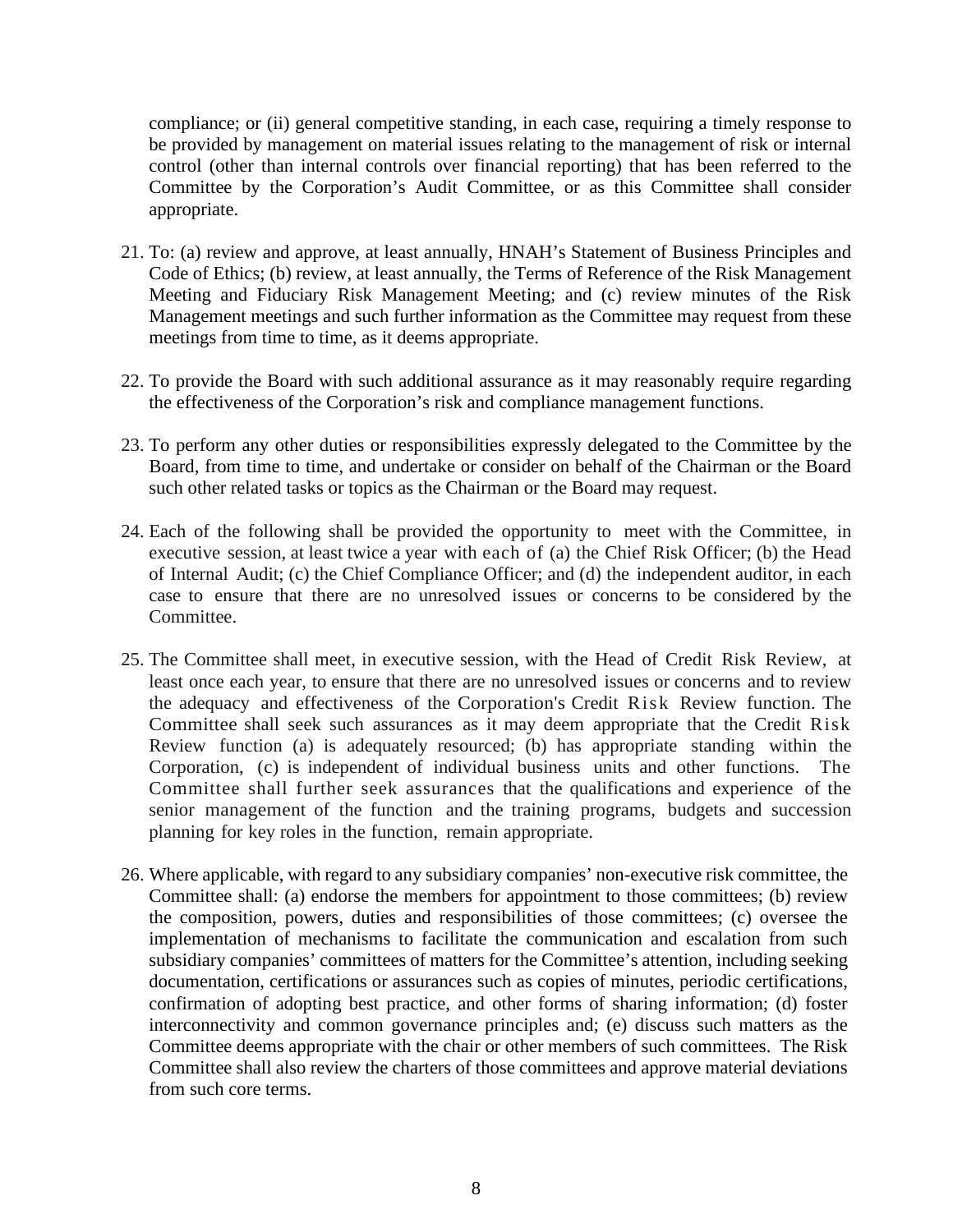- 27. To engage in an annual self-assessment in support of continuing improvement; to review and reassess the adequacy of this Charter at least annually and recommend any proposed changes to the Board for approval; and to report annually to the Board as to how the Committee has discharged its responsibilities and recommend any actions needed to resolve any concerns or make improvements.
- 28. To provide a quarterly report to the Group Risk Committee, in the form and manner required by the Group Risk Committee; to take action, provide documentation and provide assurance as requested by the Group Risk Committee including: providing copies of minutes, adopting best practices, sharing information, and interacting with the Group Risk Committee and/or its chair as appropriate.
- 29. Where applicable, to review and endorse the content of the risk committee report, risk disclosures, or statements, contained in the annual Form 10-K filed with the U.S. Securities and Exchange Commission by the Corporation or its subsidiaries, relating to internal controls (other than internal controls over financial reporting), including the assessment of principal risks facing the Corporation or its subsidiaries.
- 30. To provide a forward-looking perspective to the Board, on financial crime risk, including but not limited to, oversight of matters relating to:
	- (i) financial crime risk and financial system abuse, anti-money laundering, sanctions, terrorist financing and proliferation financing;
	- (ii) anti-bribery and corruption controls; and
	- (iii) the Corporation's potential exposure to financial crime and systems abuse.

The Committee may consider any matter relating to, and may request any information as it considers appropriate from, any audit committee, risk committee or other committee which has responsibility for the oversight of risk within the Corporation.

Material deviations from the Group Core Terms of Reference shall require the endorsement from the Group Risk Committee.

In its discretion, the Committee may retain special counsel, advisors, experts, or consultants to consider, from time to time, any other matters which the Committee believes are required of it in accordance with its responsibilities. In its discretion, the Committee may obtain such professional external advice as it shall deem appropriate to take account of relevant risk experience outside the Corporation and challenge its analysis and assessment. Any such appointment shall be made through the Corporate Secretary, who shall be responsible, on behalf of the Committee, for the contractual arrangements and payment of fees by the Corporation.

Where there is a perceived overlap of responsibilities between the Committee and the Board or other Board Committee, the respective Chairs shall have the discretion to agree the most appropriate forum